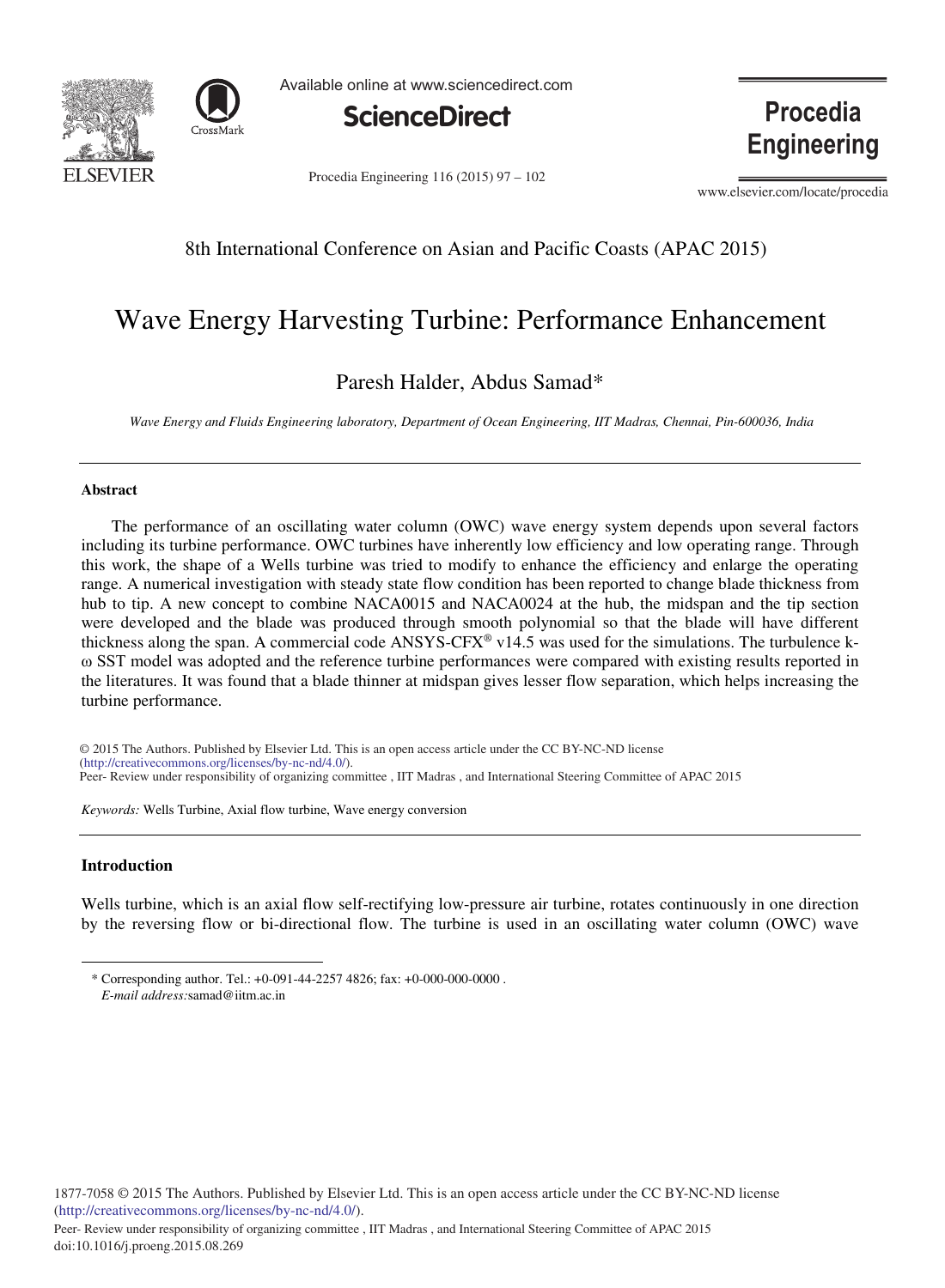energy system. The system performance greatly depends upon the turbine's power production capability under different wave conditions. The wave condition varies in each wave cycle as well as varies with weather condition. The turbine blades are constructed using symmetric airfoil and the angle of attack on the airfoil is 90°. Curran and Gato (1997) compared single-plane and multi-plane wells turbines. Torresi et al. (2008) reported an accurate description of the steady three-dimensional flow-field in a high solidity Wells turbine. Taha and Sawada (2010) compared computational and experimental results with tip clearance to chord length ratios of 0.0056 and 0.0111. It was shown clearly that the tip clearance (TC) significantly influences the turbine performance. Halder and Samad (2014, 2015) studied the effect of uniform tip gap and casing treatment to delay flow separation and to increase turbine performance.

Several authors reported effect of blade-profile shape modification to improve overall efficiency of the Wells turbine numerically or experimentally (Table 1). Takao and Okuhara (2013) reported that increasing blade thickness hub to tip enhanced the turbine performance and improving the stall characteristics. However, no information was found in the literatures on different profiles to delay stall.

In the present work, a numerical study for a new concept to vary blade profile thickness from hub to tip of a Wells turbine has been reported. The results were compared with experimental and numerical results. Different profile thickness for wide flow coefficients were simulated and details analysis has been reported.

Table 1: Blade-profile modifications to enhance Wells turbines performance.

| Design modification              | Advantage                                                                                                | Description                                                                     | Profile                                                       |
|----------------------------------|----------------------------------------------------------------------------------------------------------|---------------------------------------------------------------------------------|---------------------------------------------------------------|
| Mohamed et al<br>(2011)          | Increased power output (average)<br>relative gain: $+11.3\%$ Improved<br>efficiency: $1\%$               | Incident angle varied: $5$ to $14^{\circ}$                                      | <b>NACA0021</b>                                               |
| Raghunathan and<br>Tan, (1985)   | The NACA0021 produced the peak<br>efficiency. Efficiency drop: ~10% with<br>blade roughened blade.       | Thicker and modified aerofoil blades<br>improved performance of the<br>turbine. | NACA0024.NACA0021.<br>NACA0015H, NACA0015,<br><b>NACA0012</b> |
| Suzuki and Arakawa.<br>(2008)    | Efficiency improved at an angle of<br>attack $\langle 7^\circ$ . Stall angle= $10^\circ$ was<br>smaller. | fan-shaped blades with different<br>sweep angles                                | NACA0021, NACA0012                                            |
| Takao et al., (2006)             | Peak efficiency higher                                                                                   | Optimum blade profile: NACA0015                                                 | NACA0015, NACA0020CA9, H<br>SIM 15-262133-1576                |
| Thakker and<br>Abdulhadi, (2007) | Higher power output                                                                                      | Preferable rotor blade profile CA9                                              | NACA0015, NACA0020, CA9,<br>HSIM 15-262133-1576               |
| Takao and Okuhara,<br>(2013)     | Improved efficiency and stall<br>characteristics                                                         | The blade thickness increases<br>gradually from hub to tip                      | NACA0015,<br>NACA0020, NACA0025                               |

## **Nomenclature**

| h           | Hub-to-tip ratio                               | TC               | Tip clearance             |
|-------------|------------------------------------------------|------------------|---------------------------|
| LE          | Leading edge                                   | Т                | Shaft torque              |
| N           | Speed of rotor, rpm                            |                  | <b>Blade</b> thickness    |
| <b>PS</b>   | Pressure surface                               | $U_{\text{tip}}$ | Rotor velocity            |
| $\mathbf Q$ | Volume flow rate                               | V                | Axial velocity            |
|             | RANSE Reynolds averaged Navier-Stoke equations | Z                | Number of rotor blade     |
| <b>RB</b>   | Rotor blade                                    | $\omega$         | Rotational speed          |
| $R_{mid}$   | Mid Span radius                                | ρ                | Density                   |
| $R_{tip}$   | Tip radius                                     | η                | Efficiency                |
| -S          | Turbine solidity                               | $\ast$           | Non-dimensional parameter |
| $AP^*$      | Pressure drop coefficient                      |                  |                           |
| $AP^*$      | Stagnation pressure drop                       |                  |                           |
| $T^*$       | <b>Torque Coefficient</b>                      |                  |                           |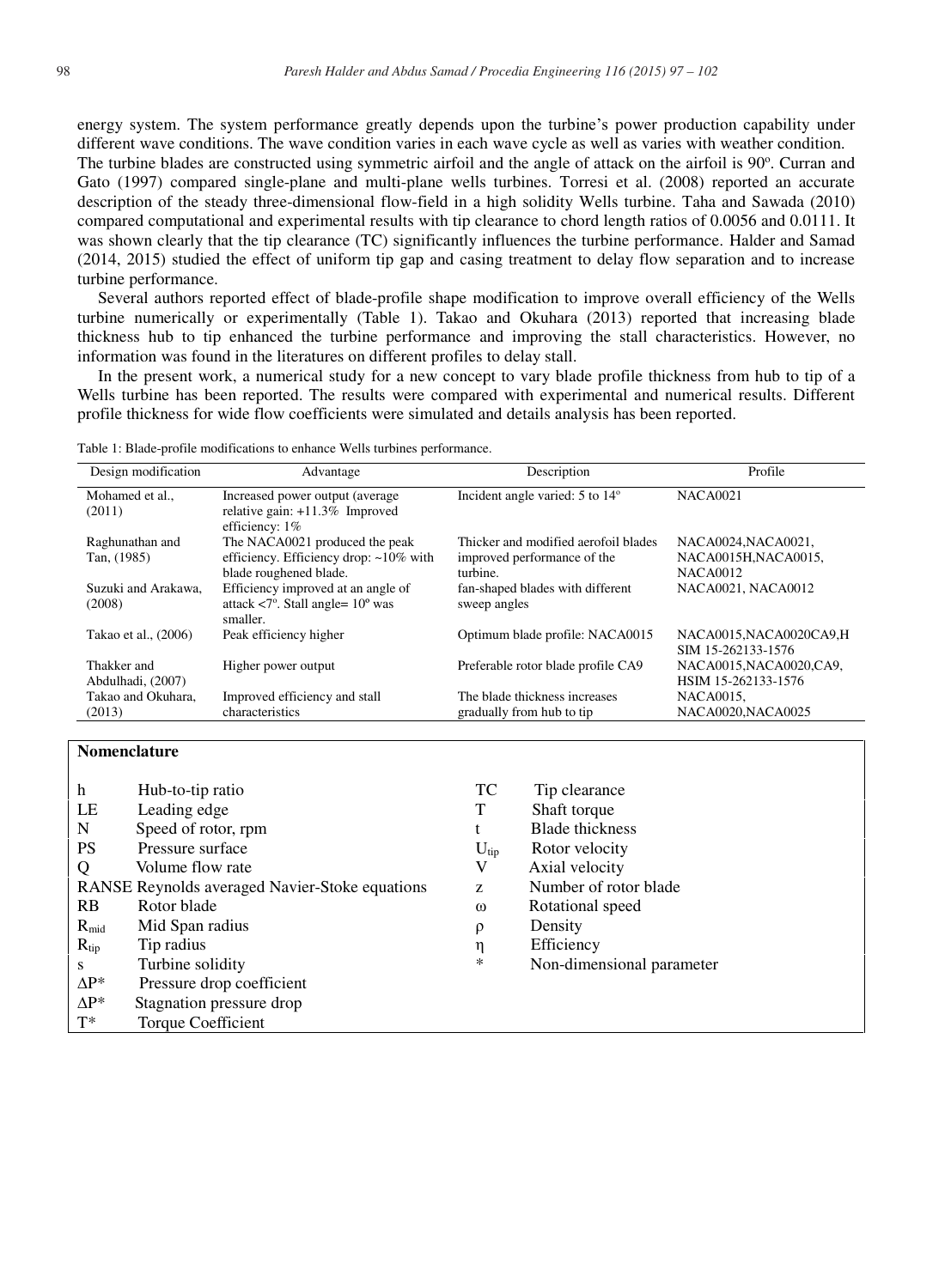### **Computational Methodology**

As stated earlier, the Wells turbine profile was varied from hub-to-tip. Fig. 1 shows the variation of profile thickness using NACA0015 and NACA0024. The left most cases is the original blade (NACA0015) and it has same profile all along the span. Similarly, case A has NACA0024 profile. The other profiles (cases B, C, D and E) are mixed profiles from hub-to-tip, which makes the blade thinker or thicker at different sections. The profiles in between the hub and the midspan, and midspan and tip were produced through a third order polynomial curve.

The turbine performance was numerically investigated by solving the 3D incompressible Reynolds Averaged Navier-Stokes equations (RANSE) and k-ω SST turbulence model. The RANSE were discretised by a finite volume method. The governing equations used for the simulations were continuity, momentum and energy. A finite volume based solver ANSYS CFX® v14.5 was used to solve the equations. High resolution and first order numerical schemes were implemented. The solutions were considered converged once the maximum residual values were reached to a value of 10E-5.

Table 2 shows the specification of the turbine, which rotates at a constant velocity (=2000rpm). A single blade passage with periodic boundary conditions was used for the computations. Table 3 shows meshing and boundary conditions. The computational domain was divided into four and six times of the blade chord length along the upstream and downstream of the rotor, respectively (Fig. 2).



Fig. 1. Variation of blade profile thickness from hub-to-tip

|  | Table 2. Specifications of rotor. |  |
|--|-----------------------------------|--|
|--|-----------------------------------|--|

| Parameter                        | Dimension          |
|----------------------------------|--------------------|
| Blade profile                    | NACA0015, NACA0024 |
| Blade chord length, C            | 0.125m             |
| Blade number, $z$                | 8                  |
| Blade thickness, t               | 15\% of C          |
| Solidity                         | 0.644m             |
| Tip radius                       | 0.3 <sub>m</sub>   |
| Hub radius                       | 0.2 <sub>m</sub>   |
| Hub/Tip ratio                    | 0.67m              |
| Mean radius                      | 0.25m              |
| Tip clerance of the chord length | 1mm                |

### **Result and Discussion**

Present numerical results were validated with an existing results available in the literatures (Curran and Gato, 1997; Torresi et al., 2008) (Fig. 3) and match well with the results of original blade (Fig. 3). Fig. 3(a) shows the torque coefficient  $(T^*)$  variation with different blade profiles from hub-to-tip. The torque coefficient is highest for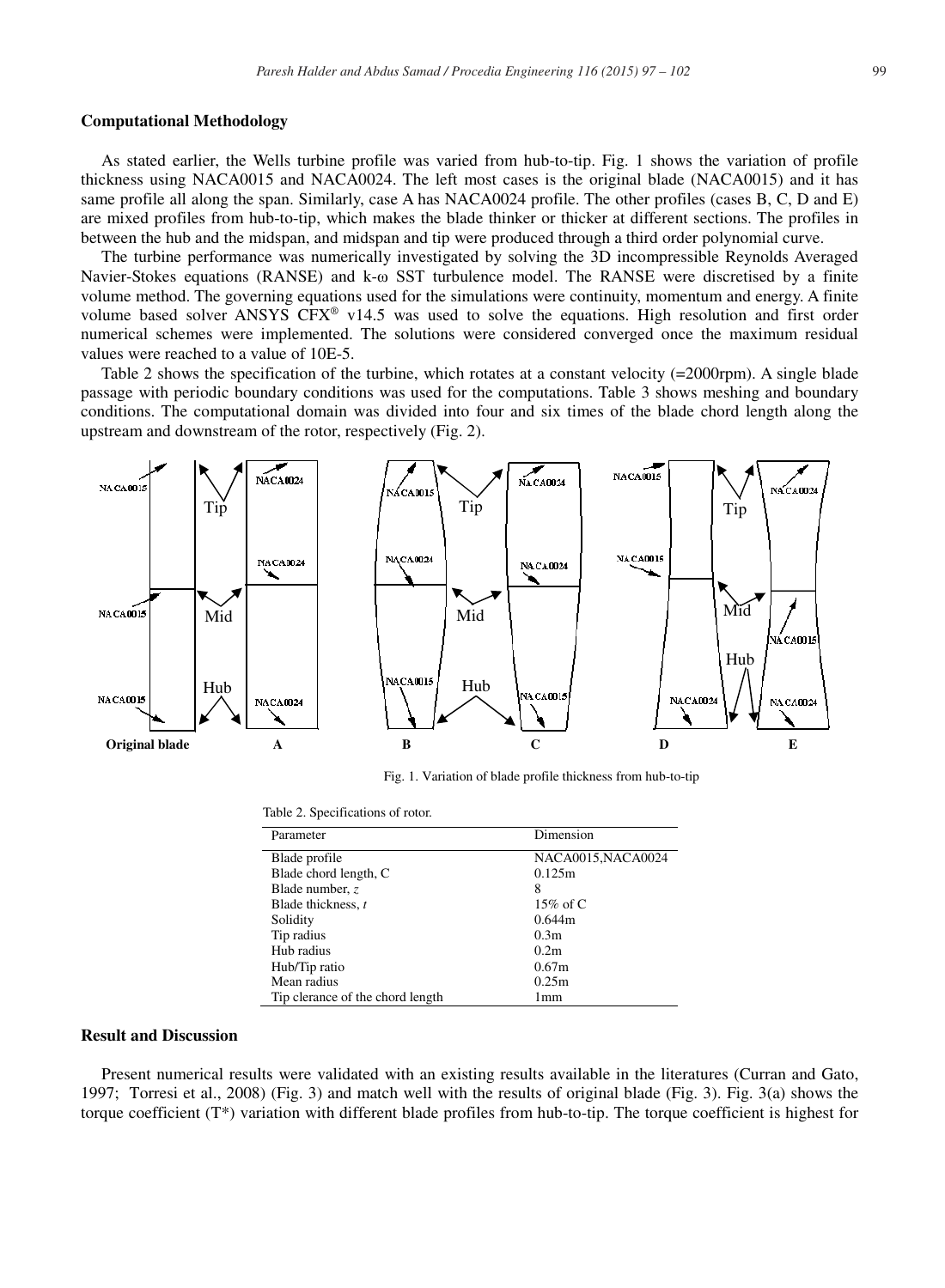a blade having midspan-thickness lower (NACA0015) while the tip and hub sections were wider (NACA0024). Fig. 3(b) shows that the peak efficiency is almost constant for all the cases.

| Parameter             | Description    |  |
|-----------------------|----------------|--|
| Flow domain           | Single blade   |  |
| Interface             | Periodic       |  |
| Mesh/Nature           | Unstructured   |  |
| Fluid                 | Air            |  |
| Turbulence model      | $k-\Omega$ SST |  |
| Inlet                 | Velocity       |  |
| Outlet                | Pressure       |  |
| Hub                   | Wall           |  |
| Casing                | Wall           |  |
| <b>Blade</b>          | Wall           |  |
| Residual RMS criteria | $1x10-5$       |  |
| Mass imbalance        | 0.001          |  |



Fig. 2. Computational domain





Fig. 4 shows the static pressure distribution and blade-loading curve at the midspan of the blade passage. At lower flow coefficients, the flow is attached and there is not much variation in pressure on the blade surfaces. The airfoil profiles are taken at Midspan. At U\*=0.275, the blade E is showing higher pressure on suction surface and hence this gives a delayed separation. The separated flow can have lower power transfer to the blade and hence has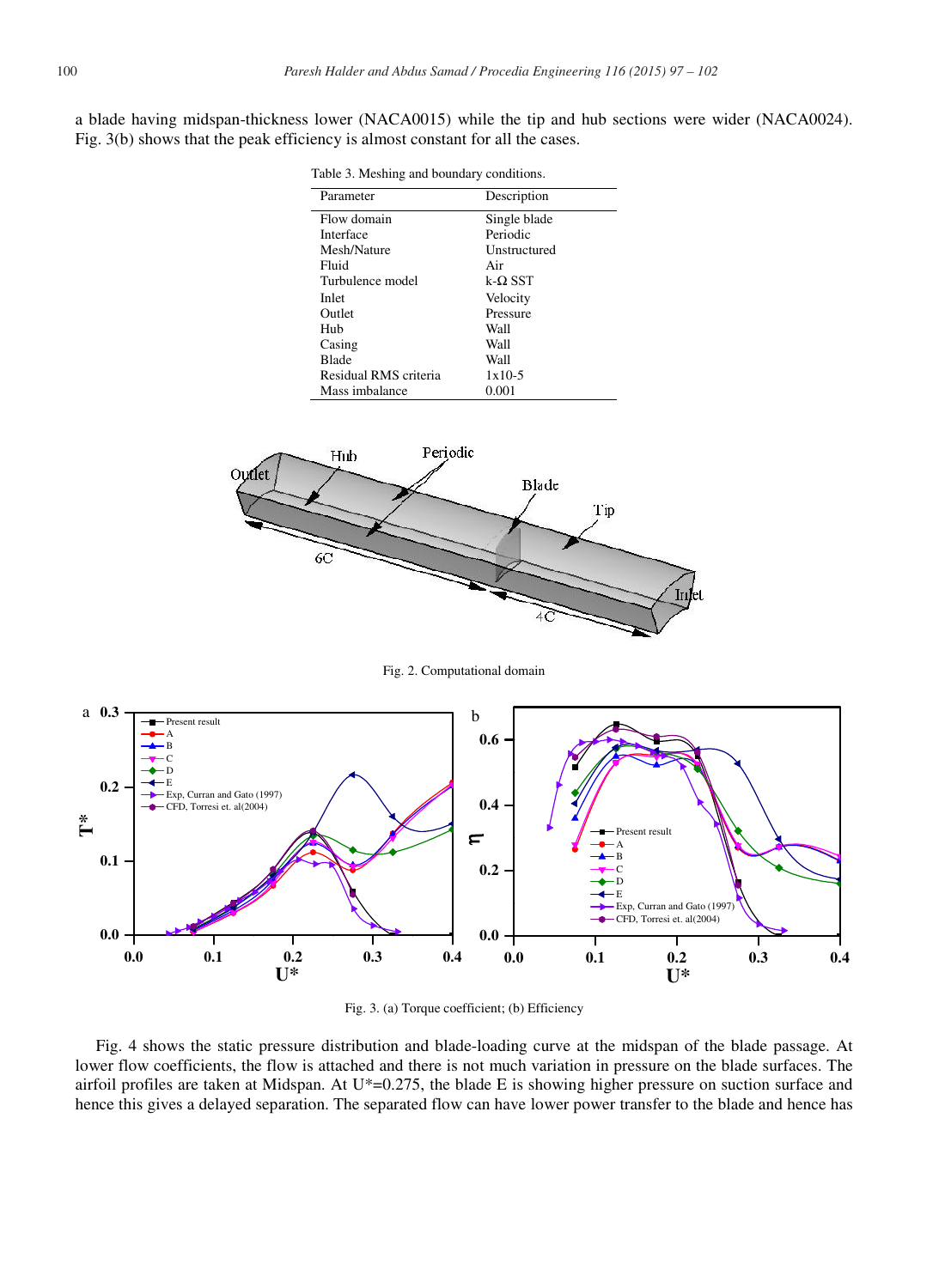

Fig. 4. Static pressure distribution: a) Original blade (NACA0015), b) Modified blade (E) and (c) blade loading with original and Modified blade (E)

Fig. 5 shows the streamline pattern at the midspan of the blade passage. At lower flow coefficient ( $U^*=0.075$ ), there is no circulation at the trailing edge and the streamlines are attached to the blade surfaces. As the flow coefficient increases, flow separation occurs at the trailing edge. With higher flow coefficient ( $U^*=0.275$ ), the flow circulation is found at the trailing edge. However, the size of the circulation is much larger in case of standard aerofoil (NACA0015). As a result, the torque is lower in the original aerofoil (Fig. 3(b)). It was already reported that increasing blade thickness enhances turbine performance and improves the stall characteristics (Takao and Okuhara, 2013).